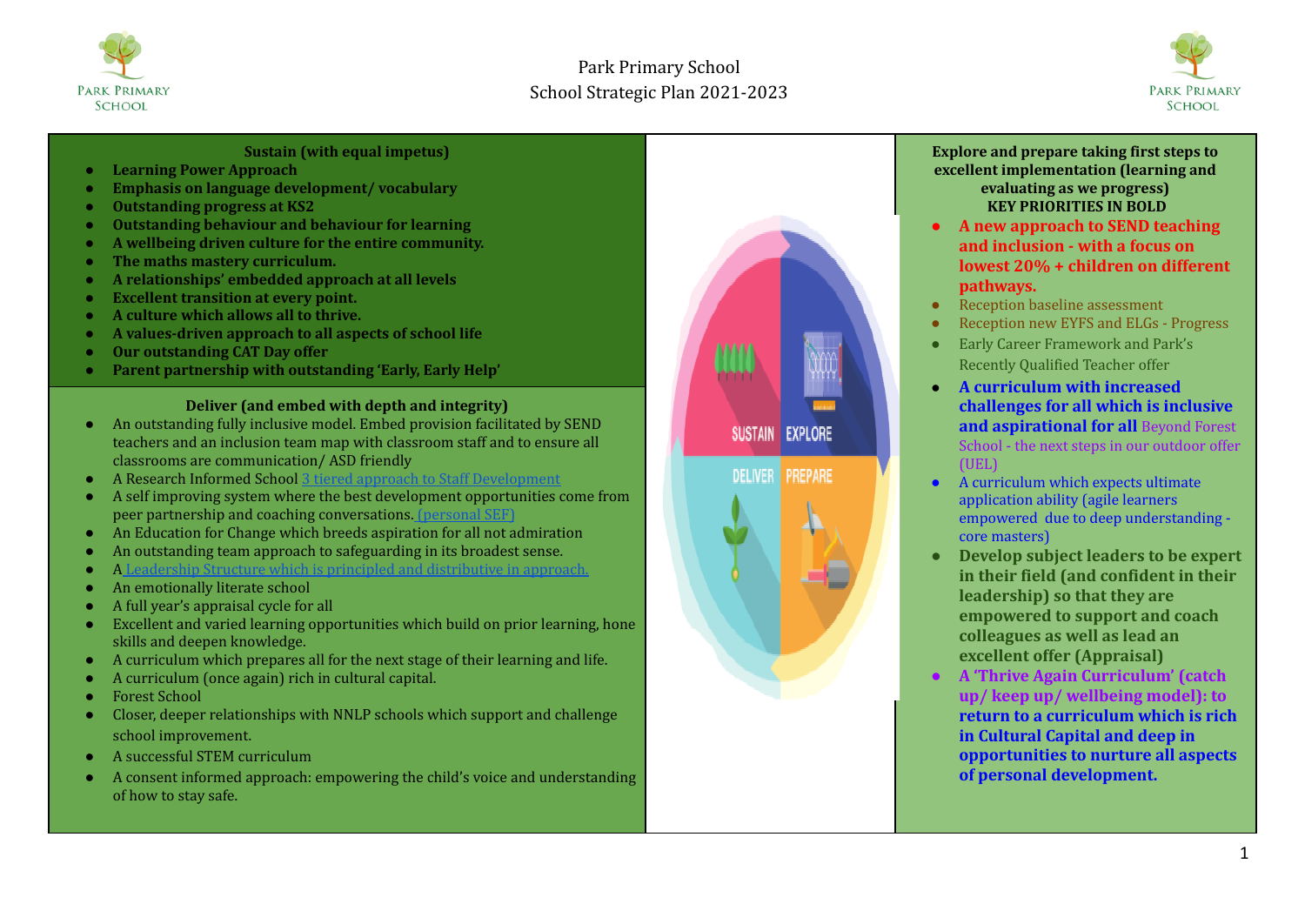



| Key Issue: Quality of Education Key Performance Indicator: There is a clear, comprehensive, engaging and challenging curriculum in place which is ambitious for all and expects growth for the<br>whole child. Strategic Leads = Clare Broadhurst and Richard Hodkin                                                                                                                                                                                                                                                                                                                                                                                                                                            |                                                                                                                                                                                                                                                                                                                                                                                                                                                                                                                                                                                                                                                                                                                                                                                                                                                                                                                                                                                                                                                                                                                                                                                                                                                                                                                                                                                                                                                                                                                                                                                                                     |  |
|-----------------------------------------------------------------------------------------------------------------------------------------------------------------------------------------------------------------------------------------------------------------------------------------------------------------------------------------------------------------------------------------------------------------------------------------------------------------------------------------------------------------------------------------------------------------------------------------------------------------------------------------------------------------------------------------------------------------|---------------------------------------------------------------------------------------------------------------------------------------------------------------------------------------------------------------------------------------------------------------------------------------------------------------------------------------------------------------------------------------------------------------------------------------------------------------------------------------------------------------------------------------------------------------------------------------------------------------------------------------------------------------------------------------------------------------------------------------------------------------------------------------------------------------------------------------------------------------------------------------------------------------------------------------------------------------------------------------------------------------------------------------------------------------------------------------------------------------------------------------------------------------------------------------------------------------------------------------------------------------------------------------------------------------------------------------------------------------------------------------------------------------------------------------------------------------------------------------------------------------------------------------------------------------------------------------------------------------------|--|
| <b>Business as Usual Target:</b><br>To deliver an ambitious, engaging<br>curriculum which is clear in intent,<br>implemented progressively by empowered<br>professionals and impacts well so that all<br>learners make progress and achieve well.<br>$21 - 23$<br><b>Fully implement a 'Thrive Again Curriculum'</b><br>(catch up/keep up/wellbeing model) to<br>return to a learning climate which is rich in<br><b>Cultural Capital and deep in opportunities to</b><br>nurture all aspects of personal<br>development.<br><b>Implement a curriculum with increased</b><br>challenges (complexity/opportunities to<br>fail as well as extension) for everyone which<br>is inclusive and aspirational for all. | <b>Success Criteria: (foci taken from SSAT Fwk for Exceptional Education where relevant)</b><br>Engaging and challenging curriculum in place evidenced in pupil attitudes and books.<br>Curriculum map stipulates Cultural Capital as well as knowledge acquisition and skills' progression<br>Pupil conferences indicate that children retain knowledge<br>MOTs indicate that, in all lessons, children are challenged and expected to make good progress and achieve well<br>c<br>PPMs indicate that children make expected progress and where they are not they are highlighted and accessing intervention.<br>c<br>Books suggest a range of activities in each unit that require the children to dig deep and build both knowledge and skills.<br>CPD map balances subject knowledge for staff with development opportunities.<br>The breadth of the curriculum is clear for all to see (Drama, TTT, FS, Spanish, Music, Dog Days, Enrichment Days)<br>Activities undertaken in lessons allow for the development of learning dispositions.<br>$\bullet$<br>Quantitative data indicates that children make good progress and achieve well<br>٠<br>Qualitative data indicates that children retain knowledge over time and have opportunities to build on prior knowledge<br>Learners are collaborative in approach but independent when necessary<br>Creative strategies and techniques are employed across a range of lessons<br>A culture of reflection is nurtured where learning skills are developed through evaluation and learners are encouraged to identify and<br>address their barriers to learning. |  |
| Detailed actions and operational intentions to be captured on the School Improvement and Development Plan 21-23 and individual Area Improvement Plans                                                                                                                                                                                                                                                                                                                                                                                                                                                                                                                                                           |                                                                                                                                                                                                                                                                                                                                                                                                                                                                                                                                                                                                                                                                                                                                                                                                                                                                                                                                                                                                                                                                                                                                                                                                                                                                                                                                                                                                                                                                                                                                                                                                                     |  |
| What changes will we see in 2021-23?                                                                                                                                                                                                                                                                                                                                                                                                                                                                                                                                                                                                                                                                            | The updated EYFS framework will be implemented and a programme for how this transitions into the KS1 curriculum will be developed.<br>The curriculum will increasingly represent the diverse nature of our school community in order to further develop aspiration for all.<br>Challenge for all will be increasingly evident in all areas of the curriculum. Children will continue to have opportunities to revisit previous year<br>groups' learning that may have been missed due to the school closure whilst ensuring that they meet current year group expectations.<br>Children's ability to challenge and question each other will develop so that deep learning takes place.                                                                                                                                                                                                                                                                                                                                                                                                                                                                                                                                                                                                                                                                                                                                                                                                                                                                                                                              |  |
| <b>Questions for Governing Board/School</b><br><b>Improvement Advisor/Peer Schools to</b><br>consider:                                                                                                                                                                                                                                                                                                                                                                                                                                                                                                                                                                                                          | Does the Climate for Learning allow for respectful relationships? Is there an appropriate level of stretch and challenge? Are children sometimes<br>appropriately struggling? Are the Learning Environments purposeful? Do the learning environments allow for independence and collaboration<br>where required? How do you know your curriculum is a progression model? Do teachers understand components and composite goals? How do you<br>know pupils make progress by knowing more and remembering more? Are teachers using rehearsal to build automaticity<br>Is the Curriculum's intent ambitious and inclusive? Does clear formative assessment and feedback drive learner progress?<br>Is there any narrowing of the curriculum? Do lessons over time facilitate knowledge acquisition as well as a honing of learning dispositions?<br>(collaboration/independence/resilience/team, work/creativity/flexibility/perseverance)<br>Does staff development empower and motivate staff and is it research informed? How do you know? Is the phonics scheme effective?<br>How has the school managed the changes in provision of SRE? What were the outcomes of the consultations? How have you implemented the<br>updated sexual harassment guidance? Equality and protected characteristics, how are they demonstrated in the curriculum? (Age, Disability, Gender<br>reassignment, Marriage/Civil partnerships, Pregnancy/Maternity, Race, Religion/Belief, Sex, Sexual orientation)                                                                                                                        |  |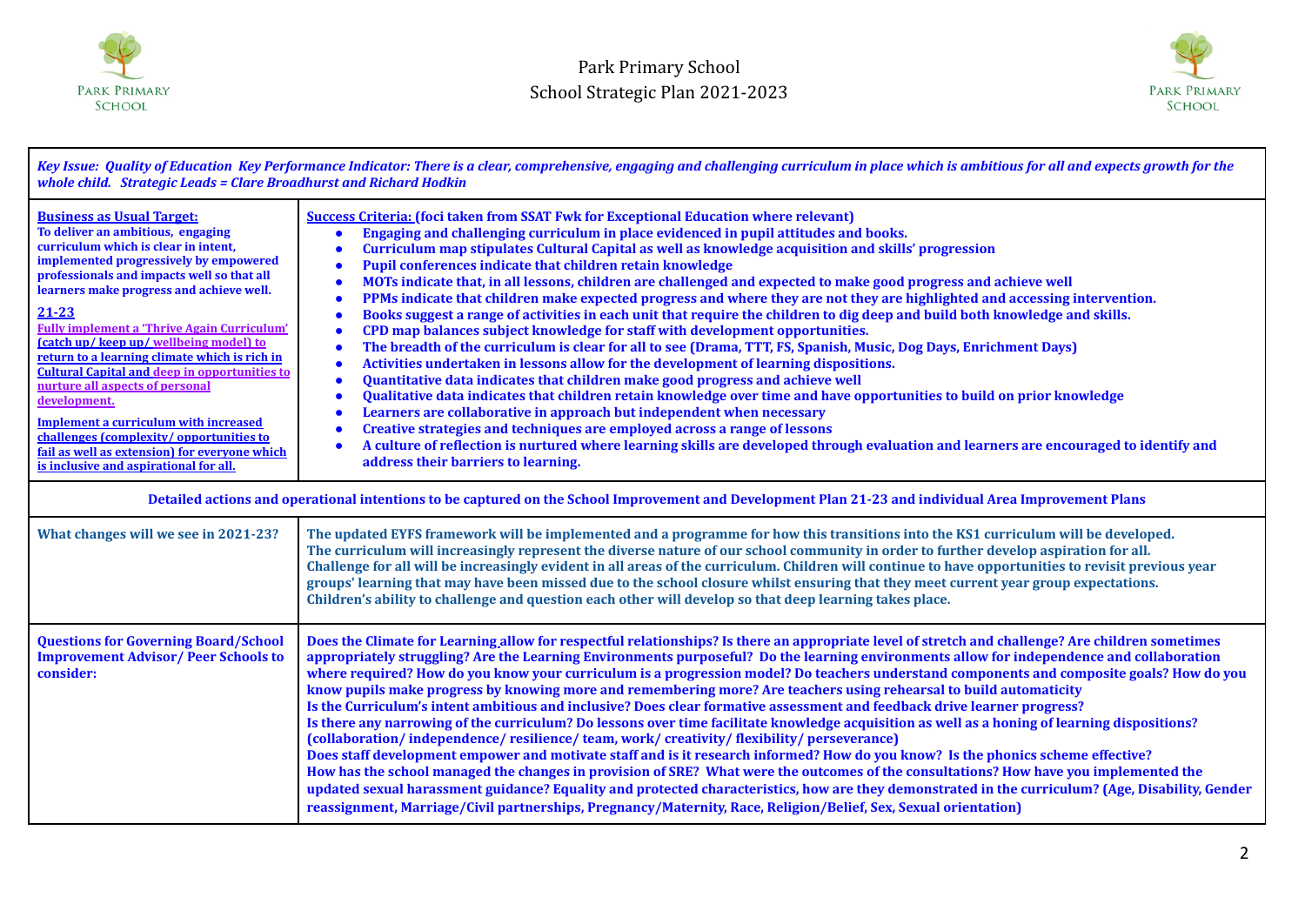



| Key Issue: Behaviour and Attitudes - Strategic Leads = Victoria Loughran and Suhirtha Chandrarajah<br>Key Performance Indicator: The behaviour and attitudes across the community are caring, considerate and respectful; relationships are meaningful.                                                                                                                                               |                                                                                                                                                                                                                                                                                                                                                                                                                                                                                                                                                                                                                                                                                                                                                                                                                                                                                                                                                                                                                                                                                                                                                                                                                                                                                                                                                                                                                 |  |
|-------------------------------------------------------------------------------------------------------------------------------------------------------------------------------------------------------------------------------------------------------------------------------------------------------------------------------------------------------------------------------------------------------|-----------------------------------------------------------------------------------------------------------------------------------------------------------------------------------------------------------------------------------------------------------------------------------------------------------------------------------------------------------------------------------------------------------------------------------------------------------------------------------------------------------------------------------------------------------------------------------------------------------------------------------------------------------------------------------------------------------------------------------------------------------------------------------------------------------------------------------------------------------------------------------------------------------------------------------------------------------------------------------------------------------------------------------------------------------------------------------------------------------------------------------------------------------------------------------------------------------------------------------------------------------------------------------------------------------------------------------------------------------------------------------------------------------------|--|
| <b>Business as Usual Target:</b><br>To ensure that excellent<br>behaviour for learning allows<br>children to engage with their<br>curriculum, confidently and<br>capably.<br>To ensure that the behaviour and<br>attitudes of children foster<br>Park's values.<br>To ensure that the excellent<br>behaviour shown in school is<br>exhibited at all times through<br>deep and trusting relationships. | <b>Success Criteria/ Evidence Base</b><br>Learners are engaged in learning across the curriculum, standards are consistent across subjects.<br>$\bullet$<br>PupilVoice, ParentView and StaffView confirm that pupils feel safe and that issues are dealt with effectively<br>Monitoring of the behaviour logs suggests that the number of incidents involving the same children are reducing and that the number of incidents<br>in general are not increasing<br>Whole school attendance and punctuality is improving and parental support is targeted and effective. Groups are analysed and where patterns<br>exist, families are supported and empowered to attend and be punctual.<br>Non-negotiables for Learning Behaviour are understood by all<br>$\bullet$<br>Playground behaviour is as per our expectations and the number of red cards given is decreasing<br>High expectations are responded to and resilience is strong.<br>Attitudes to learning as seen in MOTs, LWs and pupil conferencing are positive and where they are less positive, children are supported.<br>Relationships at all levels remain strong.<br>Culture and ethos in school is tangible and pupils and staff buy into it with understanding.<br>$\bullet$<br>Behaviour for learning is appropriate and effective for the task set<br>$\bullet$<br>Learning skills and dispositions are honed over time and within sessions |  |
| Detailed actions and operational intentions to be captured on the School Improvement and Development Plan 21-23 and individual Area Improvement Plans                                                                                                                                                                                                                                                 |                                                                                                                                                                                                                                                                                                                                                                                                                                                                                                                                                                                                                                                                                                                                                                                                                                                                                                                                                                                                                                                                                                                                                                                                                                                                                                                                                                                                                 |  |
| What changes will we see in<br>2021-23?                                                                                                                                                                                                                                                                                                                                                               | Tolerance and mutual respect will be embedded in a deeper understanding of individual differences and experiences. Children will be increasingly<br>confident to explain their feelings and they will be able to empathise to a greater degree through the additional depth of understanding that the curriculum<br>offers them.                                                                                                                                                                                                                                                                                                                                                                                                                                                                                                                                                                                                                                                                                                                                                                                                                                                                                                                                                                                                                                                                                |  |
| <b>Questions for Governing Board/</b><br><b>School Improvement Advisor/</b><br><b>Peer Schools to Consider</b>                                                                                                                                                                                                                                                                                        | Is behaviour really outstanding? How do you know? Is there a consistently high expectation of learners' behaviour? How is a low tolerance of bullying and<br>discriminatory behaviour maintained? Do behaviour logs exhibit patterns which are being acted upon? Is behaviour exhibited at break and lunch times<br>consistent with behaviour in the school building? What does Parent View say? Are there trends in responses? Is the school doing anything to respond to<br>perceptions? Are relationships positive across the community and do they contribute to the respectful and caring ethos of the school? Is attendance and<br>punctuality good? If not, what is the school doing to improve the situation? Is a safe, calm and orderly environment expected? Are routines embedded,<br>expected and explained? Is there a good understanding of individual differences? Are children motivated, positive and self disciplined? Do high<br>expectations permeate everything? How are they conveyed? Is there an understanding that academic achievement is on par with social capacity and<br>emotional intelligence? Are relationships respectful, caring and empathetic? How does the school create its ethos?                                                                                                                                                                                      |  |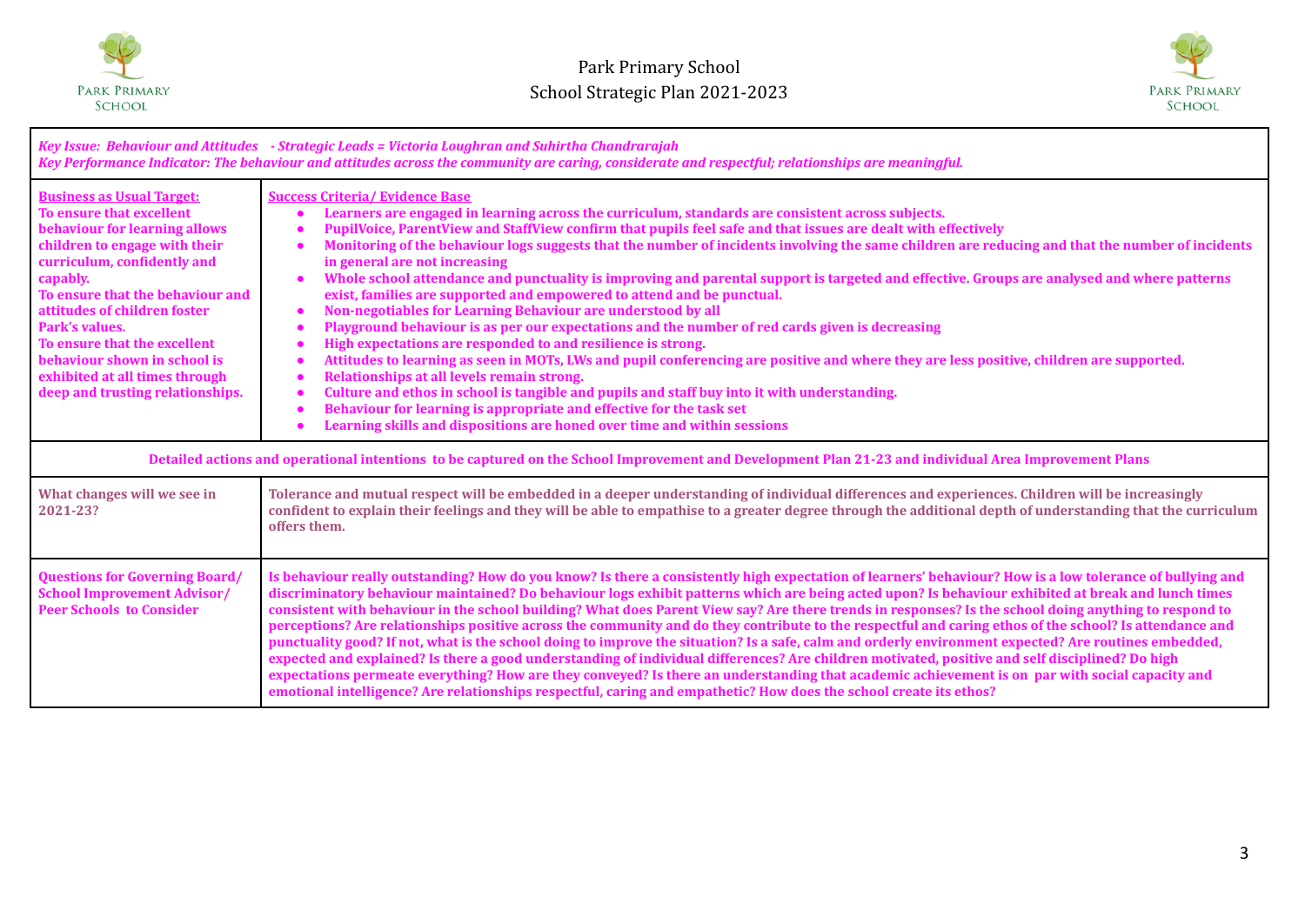



| <b>SEND Target: Implement a new</b><br>approach to SEND teaching and<br>inclusion - with a focus on the<br>lowest 20% included in classroom<br>provision as well as children on<br>different pathways. | <b>Success Criteria/ Evidence Base:</b><br>Learners engaged in activities at a level with appropriate challenges.<br>Pupil progress meetings indicate children making progress (and where they are not, provision reviewed and interventions evaluated for impact<br>Reviews for individuals indicate an increase in children engaging in class based learning tasks (and, where they aren't, needs, reasons and provision clearly<br>indicated)<br>Engagement model showing a narrative of progress. Where progress is not evident, evidence in reviews of questioning the provision and/or placement.                                                                                                                                                                                                                                                                                                                                                                                                                                                                                                                                                                                                                                                                                                                                                                                                                                                                                                                                                                                                                                                                                                            |
|--------------------------------------------------------------------------------------------------------------------------------------------------------------------------------------------------------|--------------------------------------------------------------------------------------------------------------------------------------------------------------------------------------------------------------------------------------------------------------------------------------------------------------------------------------------------------------------------------------------------------------------------------------------------------------------------------------------------------------------------------------------------------------------------------------------------------------------------------------------------------------------------------------------------------------------------------------------------------------------------------------------------------------------------------------------------------------------------------------------------------------------------------------------------------------------------------------------------------------------------------------------------------------------------------------------------------------------------------------------------------------------------------------------------------------------------------------------------------------------------------------------------------------------------------------------------------------------------------------------------------------------------------------------------------------------------------------------------------------------------------------------------------------------------------------------------------------------------------------------------------------------------------------------------------------------|
| What will look different in 2021-23                                                                                                                                                                    | <b>SEND Teachers</b><br>-working with year groups to develop differentiation and transactional support at planning level to allow learners to be engaged and challenged in class to<br>increase independence.<br>-working to embed colourful semantics as an in class learning approach across the curriculum.<br>-supporting teachers and LSAs with planning for those on individual pathways and linking to whole class work, topic and themes.<br>-developing purposeful and meaningful sensory opportunities allow for children to be increasingly regulated to engage in subject or individual learning.<br><b>SEND team</b><br>increasingly embedding planning (linked to assessment) of those working significantly below pre key stage standards on a more semi-formal<br>pathway.<br>Increasingly perceptual mapping of provision.<br>Working to implement the Engagement Model for those with most complex needs and observation used as an assessment tool under the 5 areas:<br>exploration, realisation, anticipation, persistence and initiation.<br>Parents becoming more involved in seeing their child's learning through online platforms (for those on semi formal pathway and not engaged in<br>whole class sessions.)<br><b>Provision mapping software</b><br>NB-There is likely to be an increasing number of children with EHCPs due to the local authority now linking these to high needs funding and some of our<br>existing children with high needs funding now being granted these plans. There are some children who would not have been issued high needs funding<br>under Newham's previous guidance, who can now be issued EHCPs which will gradually also lead to this increase. |
| <b>Questions for Governing Board/</b><br><b>School Improvement Advisor/Peer</b><br><b>Schools to consider</b>                                                                                          | How does the school address the needs of the lowest 20% / complex SEND pupils? What does the curriculum look like for them?<br>How well are they included in school life? What supports the lowest 20% chn in class? What is provision for those not engaging in subject specific learning?<br>What adaptations is the school able to make to meet their needs? With communication and interaction difficulties being the largest identified need within<br>the school, how does the school develop children's social communication? How is emotional regulation supported and developed? How do you ensure pupil<br>and parent voices are heard?                                                                                                                                                                                                                                                                                                                                                                                                                                                                                                                                                                                                                                                                                                                                                                                                                                                                                                                                                                                                                                                                  |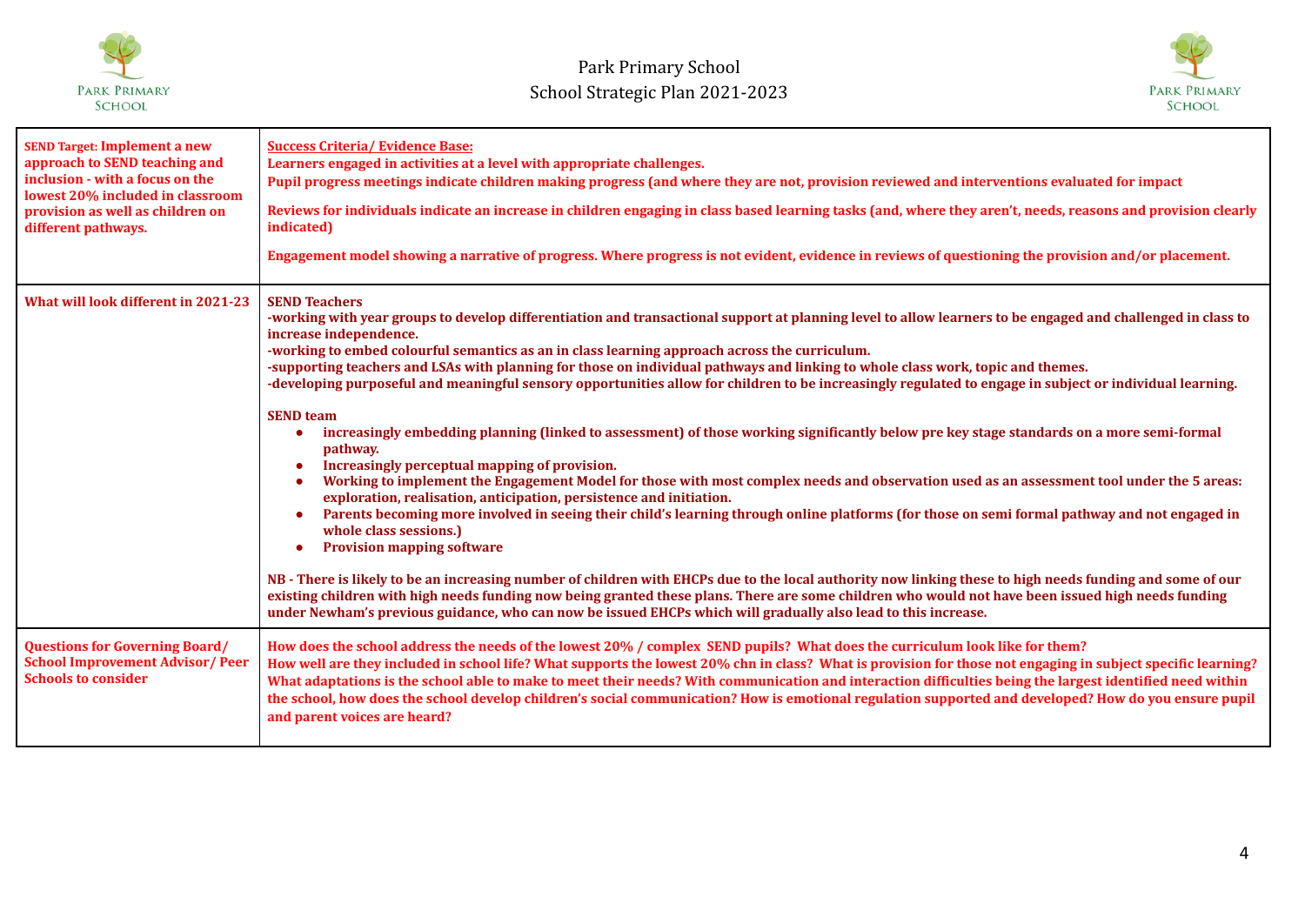



*Key Issue: Personal Development Strategic Leads = Ilona Patora and Mags Phelan Key Performance Indicator: The entire school community has a range of opportunities to grow mentally, physically, morally, culturally, and socially alongside their progress in knowledge, skills and disposition* **Business as Usual Target: To continue to foster an open culture which actively promotes all aspects of welfare: physical, mental and emotional, where all are cared for and respected and therefore they care and respect in return. 21-23 focus - equality of opportunity and curriculum enrichment which nurtures citizenship, confidence respect, and personal responsibility Success Criteria/ Evidence Base: ● Park's curriculum extends widely and meaningfully beyond the academic ● The cultural capital road map demonstrates breadth and depth of opportunity ● The curriculum provides many opportunities to prepare for life in modern Britain; future success is expected not admired. ● Children are: tolerant; mutually respectful; abide by the rules and understand them; they appreciate an individual's rights and responsibilities. ● Children feel confident to share both positive and negative experiences with others. ● Children are aware of their personal learning power target & understand how they can make improvements in this area. ● Increasingly, children demonstrate resilience towards all aspects of school life (academic, emotional and social) ● Equality of opportunity and fair systems are evident. ● High expectations are in place and consistently applied, language is aspirational and equitable. ● The whole curriculum consistently allows for personal as well as academic development. Detailed actions and operational intentions to be captured on the School Improvement and Development Plan 21-23 and individual Area Improvement Plans** What changes will we see in 21-23 A consent informed curriculum in place where every opportunity to promote wellbeing, health (physical and emotional) and safety in all its aspects are **exploited. The Education 4 Change agenda will be embedded into all aspects of the curriculum. There is an additional focus on equity of opportunity and fairness for all. Questions for Governing Board/ School Improvement Advisor/ Peer Schools to consider How is the curriculum extended beyond the academic? How does Park nurture confidence and resilience? How are responsible and active citizens nurtured? How are Park's and British values taught and embedded in the curriculum? How is equality of opportunity created? Is inclusion managed well? How are children's characters developed? How are pupils supported pastorally? What is the extra curriculum offer? How inclusive is it? How does the school encourage every child's spiritual, moral, social and cultural (SMSC) development? What is the school's Relationships, Sex and Health education curriculum? How has the school met its statutory obligations?**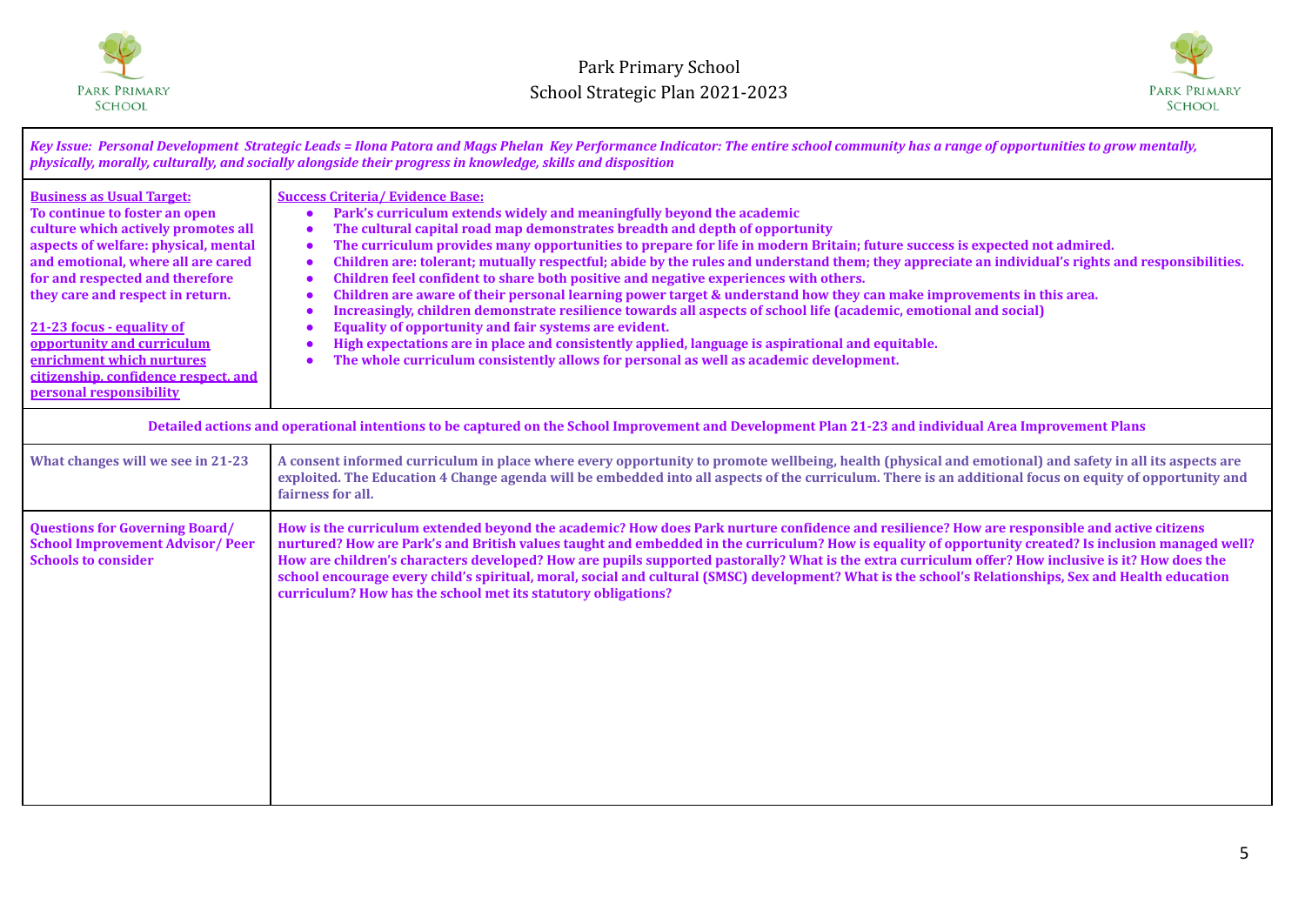



| Key Issue: Leadership and Management - Strategic Leads = Imogen Cook, Chloe Rice and Natasha Ttoffali<br>Key Performance Indicator: Leaders at all levels are ambitious, inclusive, visionary, transparent and always operate with integrity.                                  |                                                                                                                                                                                                                                                                                                                                                                                                                                                                                                                                                                                                                                                                                                                                                                                                                                                                                                                                                                                                                                                                                                      |  |
|--------------------------------------------------------------------------------------------------------------------------------------------------------------------------------------------------------------------------------------------------------------------------------|------------------------------------------------------------------------------------------------------------------------------------------------------------------------------------------------------------------------------------------------------------------------------------------------------------------------------------------------------------------------------------------------------------------------------------------------------------------------------------------------------------------------------------------------------------------------------------------------------------------------------------------------------------------------------------------------------------------------------------------------------------------------------------------------------------------------------------------------------------------------------------------------------------------------------------------------------------------------------------------------------------------------------------------------------------------------------------------------------|--|
| <b>Business as Usual Target: through</b><br>an inherent and implicit focus on<br>safeguarding (in its broadest<br>sense), leaders, at all levels, focus<br>on building and sustaining an<br>inspirational and well led<br>learning, principles' guided<br>culture in 21-23 by: | <b>Success Criteria: -</b><br>Vision is strong, shared and embodied at all levels.<br>$\bullet$<br>The curriculum is inclusive, engaging, broad and provides a plethora of opportunities.<br>$\bullet$<br>Staff are valued, considered at every opportunity and trusted to achieve<br>$\bullet$<br>The Governing Board are well-informed and empowered to fulfill their role.<br>$\bullet$<br>Staff understand their role in the institution and feel well equipped to fulfil their role effectively.<br>$\bullet$<br>Staff are developed as per their role's requirements as well as per their individual interests.<br>$\bullet$<br>Safeguarding requirements and expectations are met; all staff are confident in their safeguarding role<br>$\bullet$<br>Pupil Voice indicates that children feel happy and safe<br>$\bullet$                                                                                                                                                                                                                                                                    |  |
| Detailed actions and operational intentions to be captured on the School Improvement and Development Plan 21-23 and individual Area Improvement Plans                                                                                                                          |                                                                                                                                                                                                                                                                                                                                                                                                                                                                                                                                                                                                                                                                                                                                                                                                                                                                                                                                                                                                                                                                                                      |  |
| What changes will we see in 21-23                                                                                                                                                                                                                                              | Subject leaders will better understand themselves as leaders as well as their own place in the school improvement picture.<br>ECTs will have access to an inhouse and outhouse programme of support.<br>RQTs will receive an ongoing programme of bespoke support.<br>Subject leaders will have a deep understanding of their role as an emotionally intelligent leader who knows their area's strengths and points for<br>development through evaluative and perceptive monitoring and staff development<br>Pupils' voices and opinions will be increasingly heard through an increased range of mechanisms<br>Pupils as leaders will be increasingly apparent across the school<br>The inclusive nature of the curriculum will be increasingly obvious in terms of decreasing unconscious bias within it and evidently meaningfully inclusive<br>practice in all classrooms where it is deemed at all possible.<br>The school improvement process will be increasingly distributed, and overtly values driven, through a focus on the ECM agenda/EYFS Principles and British<br>and Park's Values. |  |
| <b>Questions for Governing Board/</b><br><b>School Improvement Advisor/</b><br><b>Peer Schools to consider</b>                                                                                                                                                                 | Is there clear and strategic leadership of learning?<br>$\bullet$<br>Is professional development research informed and developmental of specialist knowledge?<br>$\bullet$<br>Is there a culture of risk taking and innovation?<br>$\bullet$<br>Are relationships across the community positive and embedded?<br>$\bullet$<br>How does the school engage with all groups across the community?<br>$\bullet$<br>Is safeguarding effective? How do you know?<br>$\bullet$<br>What is the school's vision and values? How do you know? Is the school true to them?<br>$\bullet$<br>How are standards moderated? Where standards are (internally) relatively low, how do you challenge, in order to achieve better?<br>$\bullet$                                                                                                                                                                                                                                                                                                                                                                         |  |